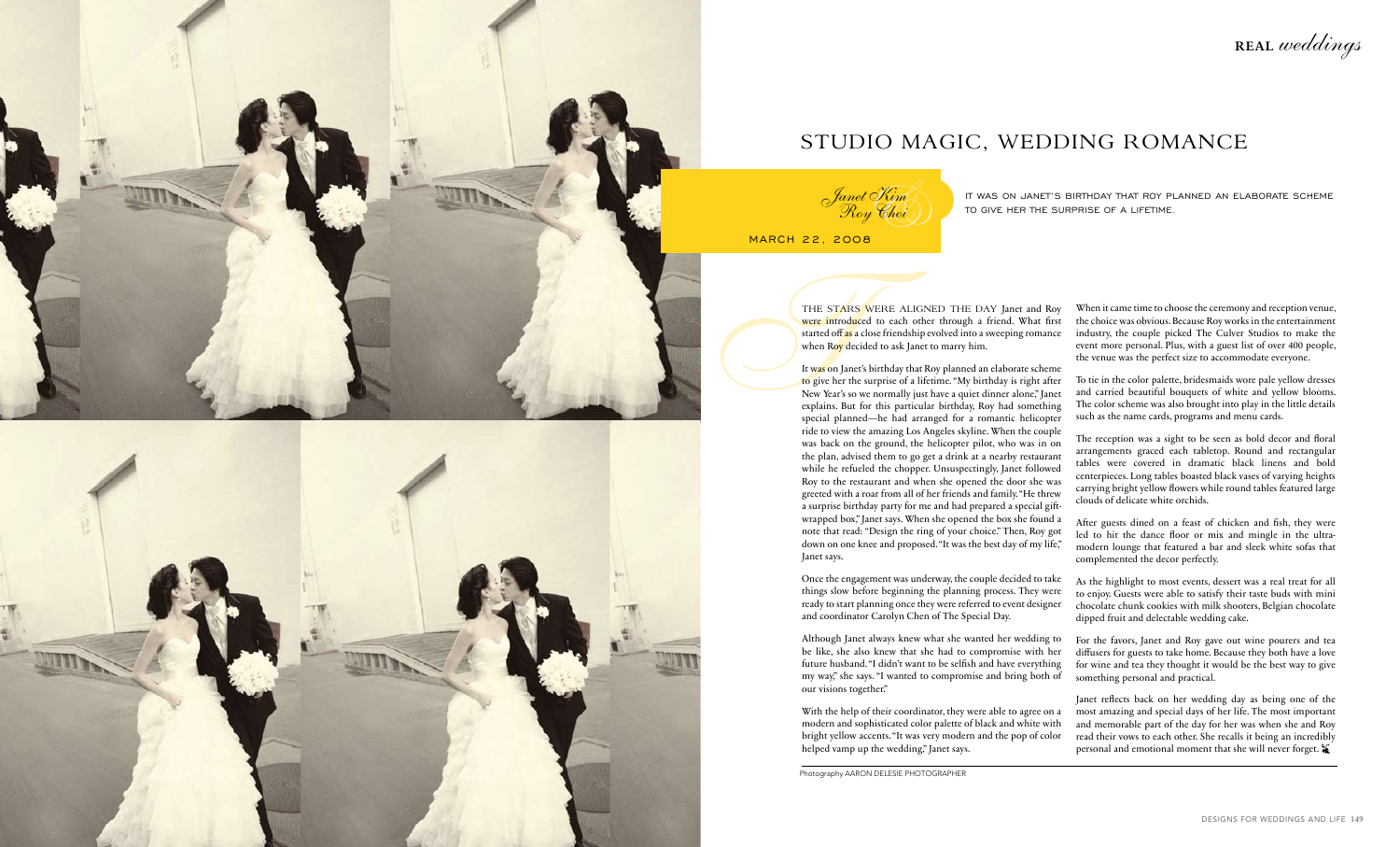





WHAT IS YOUR ADVICE TO FUTURE BRIDES? *"When the big day comes, don't worry about anything. Just enjoy the day and each other."*









**HEL** 





Section Provents  $\mathcal{S}$